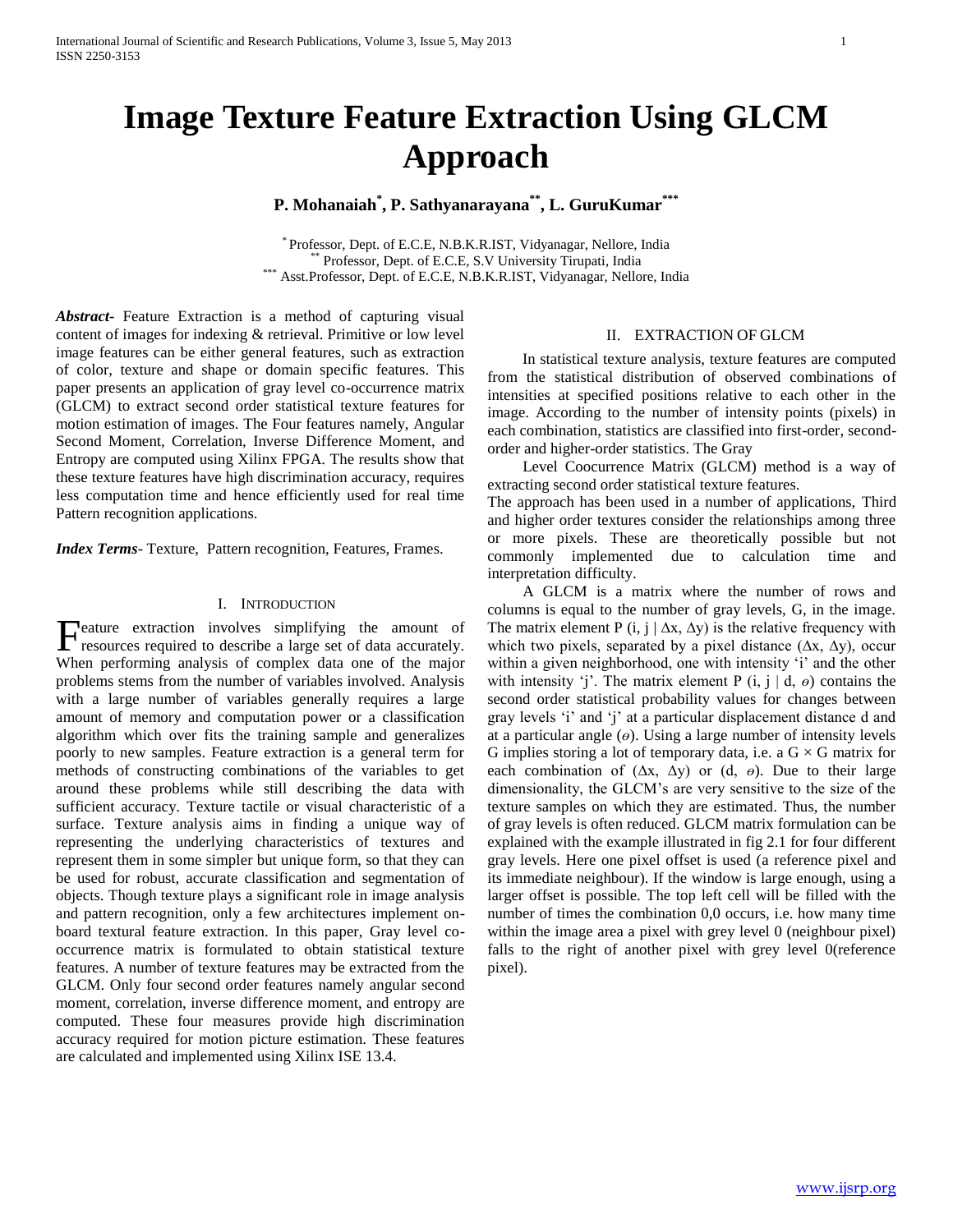| $neighbour pixel value$ --><br>ref pixel value: |              |     |     |
|-------------------------------------------------|--------------|-----|-----|
|                                                 | $0.0\,$      |     | 0,3 |
|                                                 | $_{\rm 1.0}$ |     |     |
|                                                 | 2,0          |     | 2,3 |
|                                                 | 3,0          | 3,1 | 3,3 |

**Fig 2.1. GLCM calculation**

The MATLAB code used for the GLCM is  $q1 = \text{imread}$  ('Jerry.jpg');

 $wl = rgb2gray (q1);$  $e1 = \text{imresize (w1, [128 128])};$ 

 $r1 =$  graycomatrix (e1);

 $disp(r1);$ 

 $t1 =$ imhist (e1);

figure, imshow (e1), title ('transformed gray Jerry .jpg in gray');

 The output will be an 8\*8matrix which is a GLCM of input image.

## III. EXTRACTION OF TEXTURE FEATURES OF IMAGE

 Gray Level Co-Occurrence Matrix (GLCM) has proved to be a popular statistical method of extracting textural feature from images. According to co-occurrence matrix, Haralick defines fourteen textural features measured from the probability matrix to extract the characteristics of texture statistics of remote sensing images. In this paper four important features, Angular Second Moment (energy), (inertia moment), Correlation, Entropy, and the Inverse Difference Moment are selected for implementation using Xilinx ISE 13.4.

#### 3.1. Angular Second Moment

 Angular Second Moment is also known as Uniformity or Energy. It is the sum of squares of entries in the GLCMAngular Second Moment measures the image homogeneity. Angular Second Moment is high when image has very good homogeneity or when pixels are very similar

$$
\sum_{A \text{SM}}^{Ng-1} \sum_{i=0}^{Ng-1} \sum_{j=0}^{Ng-1} P_{ij}^2
$$

Where  $i, j$  are the spatial coordinates of the function  $p(i, j)$ , Ng is gray tone.

## 3.2 Inverse Difference Moment

 Inverse Difference Moment (IDM) is the local homogeneity. It is high when local gray level is uniform and inverse GLCM is high.

$$
\sum_{\text{DM}=\frac{\sum_{i=0}^{Ng-1} \sum_{j=0}^{Ng-1} P_{ij}}{1 + (i-j)^2}
$$

IDM weight value is the inverse of the Contrast weight.

### 3.3. Entropy

 Entropy shows the amount of information of the image that is needed for the image compression. Entropy measures the loss of information or message in a transmitted signal and also measures the image information.

$$
\sum_{\text{ENTROPY} = i=0}^{Ng-1} \sum_{i=0}^{Ng-1} -P_{ij} * logP_{ij}
$$

## 3.4. Correlation

 Correlation measures the linear dependency of grey levels of neighboring pixels.Digital Image Correlation is an optical method that employs tracking & image registration techniques for accurate 2D and 3D measurements of changes in images. This is often used to measure deformation, displacement, strain and optical flow, but it is widely applied in many areas of science and engineering. One very common application is for measuring the motion of an optical mouse.

$$
\frac{\sum_{i=0}^{N_g-1}\sum_{j=0}^{N_g-1}(i,j)p(i,j)-\mu_{x}\mu_{y}}{\sigma_{x}\sigma_{y}}
$$

Correlation=

 The formulation and extraction of the four given image features are extracted using matlab for calculating GLCM as image cannot be directly given as input to implement using FPGA.Image feature extraction method used in this paper is given in fig 3.1.All the texture features are real numbers. Real numbers cannot be displayed using waveforms which show only bits as outputs.



**Fig 3.1.Extraction of image features.**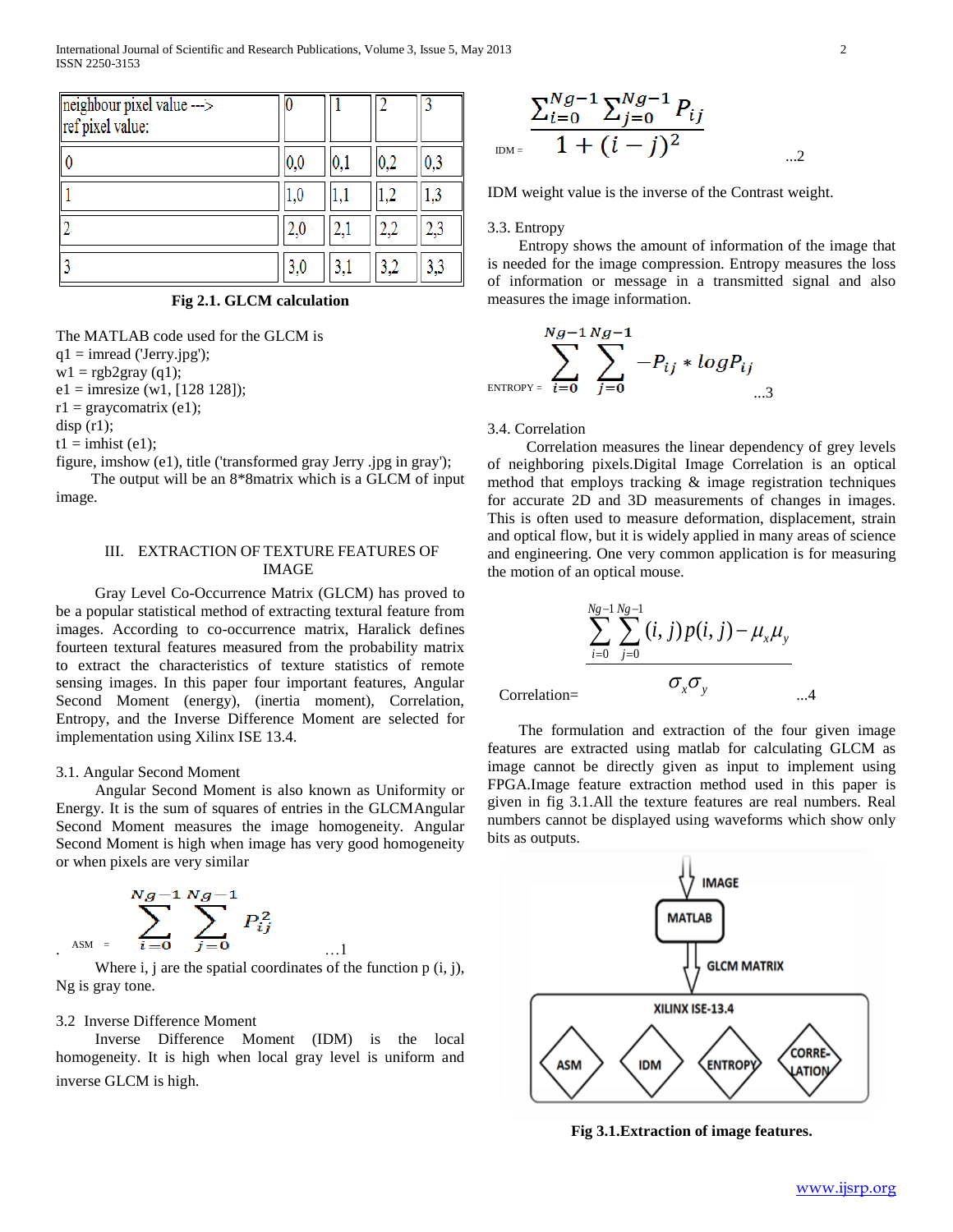International Journal of Scientific and Research Publications, Volume 3, Issue 5, May 2013 3 ISSN 2250-3153

 So bits are converted to real numbers using "\$bitstoreal" command. Hence the real number output will be displayed in the console window. As the delay given is 10ns, till 10ns the 64 inputs are –nan and after 10ns the inputs will be assigned. The last one is the output which is the texture feature.



**Fig 4.1. Input image & Converted output sample Image of a video**

4.2. Grey Level Co-occurrence Matrix

| r<br>13     | 23       | $\overline{\phantom{0}}$ | $\mathbf 0$ | 0               | 0                 | 0            | 0            |
|-------------|----------|--------------------------|-------------|-----------------|-------------------|--------------|--------------|
| 23          | 275      | 84 17 1                  |             |                 | $\mathbf{0}$      | 0            | 0            |
| $\mathbf 0$ |          | 94 1393 336 61 7         |             |                 |                   | $\mathbf{0}$ | 0            |
| 0           | 8        |                          |             | 328 3455 491 60 |                   | $\mathbf{1}$ | $\mathbf{0}$ |
| $\bf{0}$    | $\bf{0}$ |                          |             |                 | 57 519 4133 350 5 |              | 0            |
| 0           | 0        |                          |             |                 | 5 58 309 4039 12  |              | 0            |
| 0           | 0        | 0                        | 0           | 0               | 19                | 18           | 0            |
| 0           | 0        | 0                        | 0           | 0               | 0                 |              | 0            |
|             |          |                          |             |                 |                   |              |              |

**4.2.1. Entropy**



**Entropy =72.68175**



**IDM=65.738**





**Asm=963.309**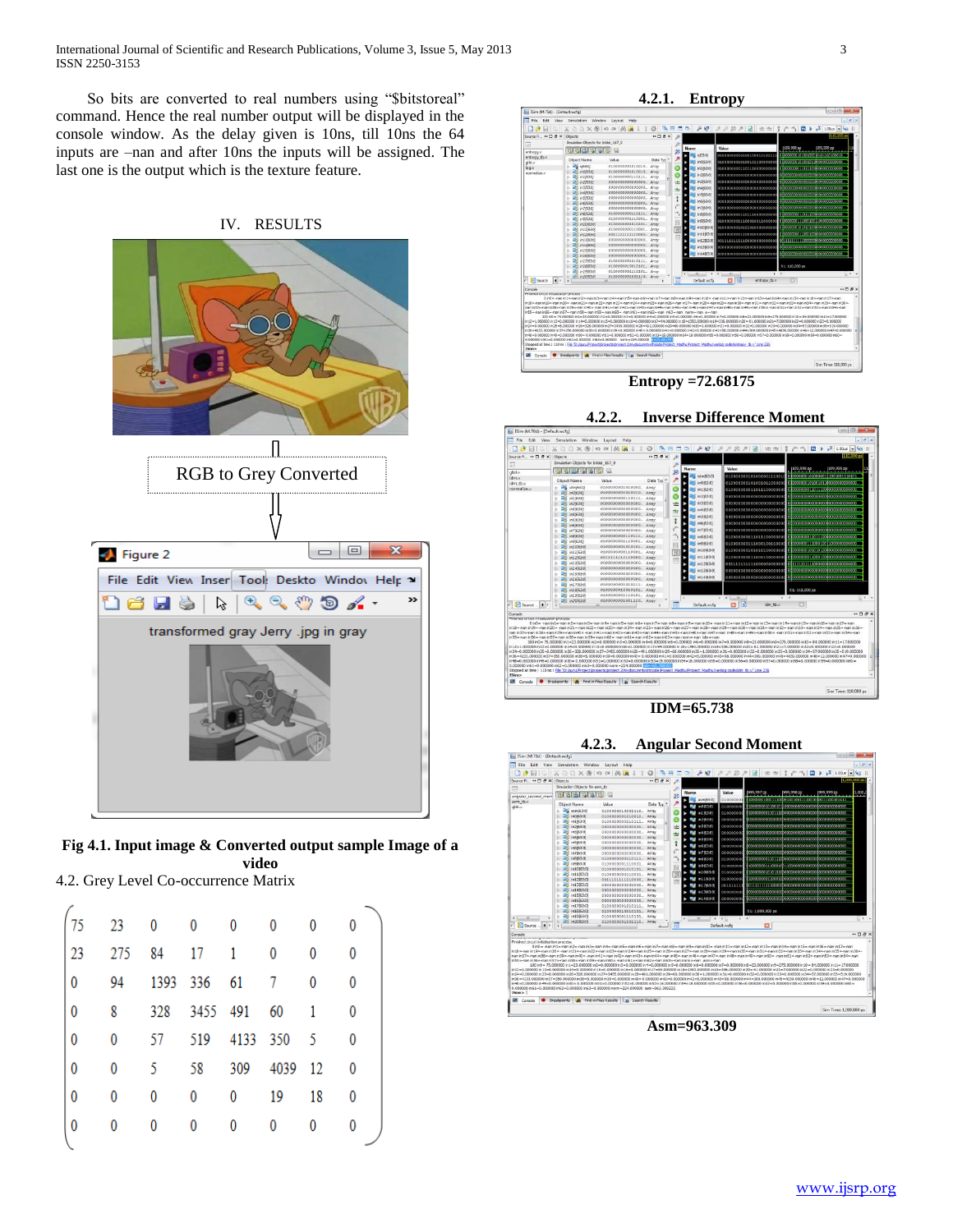

**Correlation=-4668.833**

## *Texture Features Extraction for Cartoon Image*

|                 | <b>Image Size</b> |               |             |  |  |
|-----------------|-------------------|---------------|-------------|--|--|
| <b>Features</b> | $64 \times 64$    | 256 x 256     |             |  |  |
|                 |                   |               |             |  |  |
| ASM             | 54.8659           | 963.309232    | 17059.1454  |  |  |
| Entropy         | 5.0947            | 64.164512     | 436.382     |  |  |
| Correlation     | $-108951.191$     | $-4668.83318$ | $-161.7655$ |  |  |
|                 |                   |               |             |  |  |
| IDM             | 15.8964           | 65.788393     | 271.589     |  |  |

 As the size of the image for which Texture features are extracted increases the values of all the features are also increased proportionally. So the optimum size to be used for extraction is 128x128 for better resolution and minimum loss of information.

## V. CONCLUSION

 The Gray Level Co-ocurrence Matrix (GLCM) method is used for extracting four Statistical Texture Parameters i.e., Entropy, Inverse Difference Moment, Angular Second Moment and Correlation. By extracting the features of an image by GLCM approach, the image compression time can be greatly reduced in the process of converting RGB to Gray level image when compared to other DWT Techniques, but however DWT is versatile method of compressing video as a whole. These features are useful in motion estimation of videos and in real time pattern recognition applications like Military & Medical Applications.

#### **REFERENCES**

[1] Design & Implementation of 3D-DWT for Video Processing Applications, International Journal of Advanced Electrical & Electronics Engineering(IJAEEE), vol 1, issue 3, 2012. ISSN: 2278-8948

- [2] R.E. Haralick, K.Shanmugam, I.Dinstein, Textural Features for Image Classification, IEEE Transactionson Systems, Man and Cybernetics, Vol. SMC-3, No.6, Nov 1973
- [3] J.L. Hennesy& D.A. Patterson, Computer Architecture, A Quantitative Approach, Morgan Kaufmann,May 2002
- [4] D.E. Maroulis, D.K. Iakovidis, S.A. Karkanis, D.A. Karras, Cold: a versatile detection system for colorectallesions in endoscopy video frames, Computer Methods and Programs in Biomedicine, vol 70, no. 2, pp. 99-186, Elsevier Science, 2003
- [5] W. Luk, P. Andreou, A. Derbyshire, F. Dupont-De- Dinechin, J. Rice, N. Shirazi and D. Siganos, Field-Programmable Logic: From FPGAs to Computing Paradigm, Springer-Verilog, Berlin, 1998
- [6] M. Nibouche, A. Bouridane, D. Crookes, O. Nibouche, An FPGA-based wavelet transforms coprocessor, in Proc. IEEE Int. Conf. Image Processing, pp. 194-197, vol.3, 2003.
- [7] H. Hikawa, Implementation of Simplified Multilayer Neural Network with On-chip Learning, Proc. of theIEEE International Conference on Neural Networks(Part 4), Vol. 4, 1999, pp 1633-1637.
- [8] T. Nakano, T. Morie, and A. Iwata, A Face/Object Recognition System Using FPGA Implementation of Coarse Region Segmentation, SICE Annual Conference 2003, pp. 1418-1423, Fukui, Aug. 4-6, 2003.
- [9] K. Heikkinen and P. Vuorimaa, Computation of Two Texture Features in Hardware, Proceedings of the 10<sup>th</sup>International Conference on Image Analysis and Processing, Venice, Italy, pages 125-129, September 27-29, 1999.
- [10] K.C. Chang, Digital Design and Modeling with VHDL and Synthesis, IEEE Computer Society Press - Wiley, 1997
- [11] ISO/IEC JTC 1/SC 29/WG 1 N1646R, JPEG2000 part 1 final committee draft version 1.0, 2000.
- [12] C,-T.Huang, P-C, Tseng, and L,-G Chen, "Generic RAM-based architectures for two-dimensional discrete wavelet transform with line based method," IEEE Trans. on Circuits and Systems, vol. 1, pp. 363-366, 2002.

AUTHORS

## **First Author** –



# **Mohanaiah P -** has received B.Tech (Electronics & Communication Engineering, 1992), M.Tech (Atmospheric Science & Engineering, 1996) and also Pursuing Ph.D. (Signal Processing) from S.V. University, Tirupati, A.P, India. Presently he is working as Professor and Head, Dept. of ECE, N.B.K.R.I.S.T,

Nellore, A.P., India. He has presented papers in two International conferences and five National conferences in various fields. He is a life member of ISTE, and member of IEEE. His Areas of Interest also include Video & Image Processing, Speech Processing & Radar Signal Processing., Email: mohanaiah\_pipuru@yahoo.co.in

#### **Second Author** –



**Dr. P. Sathyanarayana** – has received B.Tech (E.C.E, 1976), M.Tech (Instrumentation & Control systems, 1978) and Ph.D. (Digital Signal Processing, 1987) from S.V. University Tirupati. He also obtained his Post Doctoral Fellow in 1-D Signal Processing from Concordia University, Montreal, Canada from 1988-1990. He worked as

Head, Dept. of E.C.E, S.V. University, Tirupati, A.P., India. He